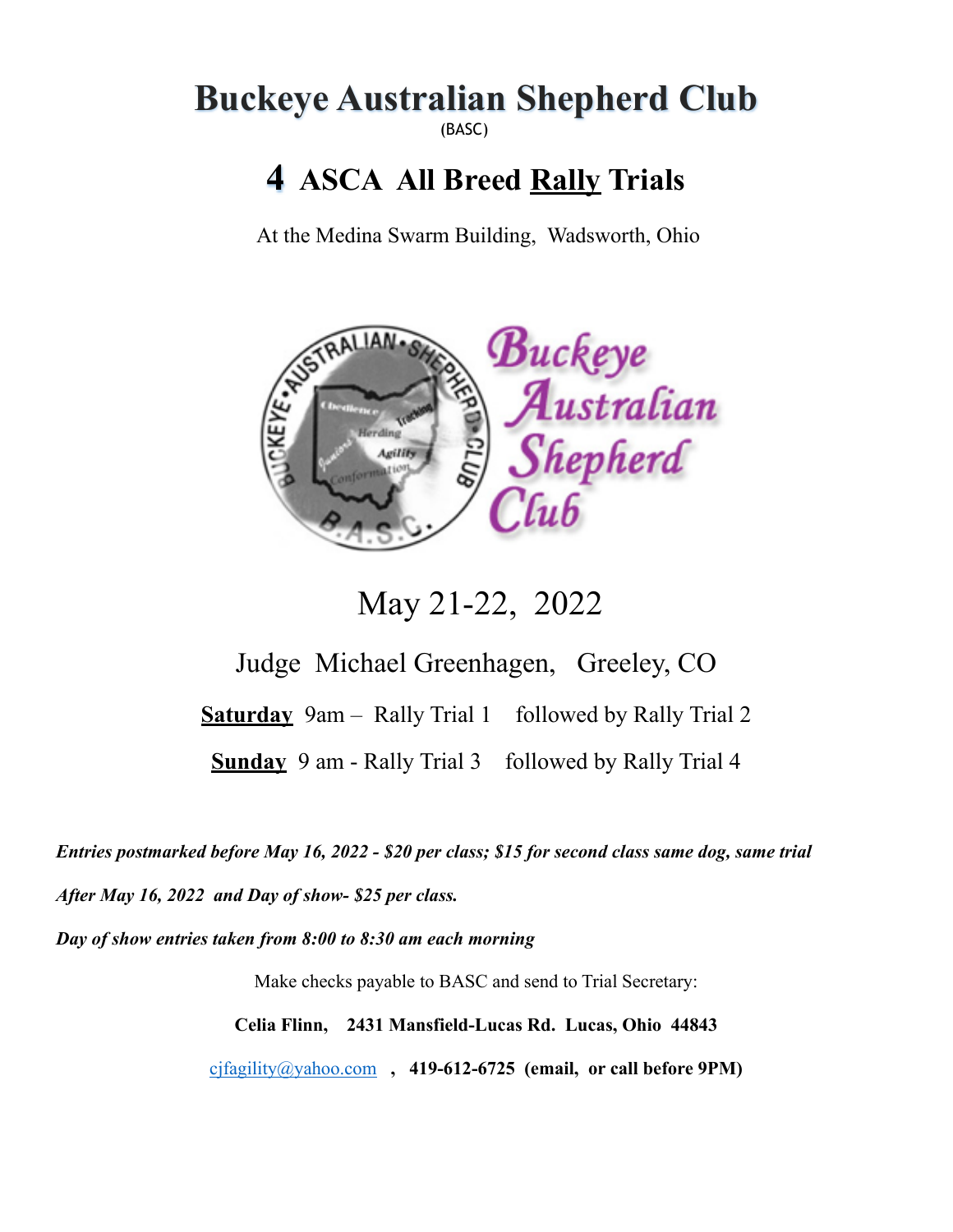### **4 ~ ALL BREED RALLY TRIALS OFFERED ~~~**

Masters C/B/A, Excellent C/B/A, Advanced C/B/A, Novice C/B/A Trials are limited: 35 runs per trial

 $\sim$  HIT, HC & HIT Jr  $\sim$  Reg O ribbons as well as X Qualifying Ribbons  $\sim$ 

PLEASE be courteous of other competitors in the ring while passing by the ring and other dogs.

Please bring smiles and happy dogs! \*\*\*\*\* **Rally classes are open to ALL Dogs!\*\*\*\*\***

**NOTE:** Non-ASCA registered dogs MUST have an ASCA QTracking Number to compete.

A Returned Check fee of \$35.00 will be charged if check is not valid at time of deposit.

**\*\*\* the ring surface is astroturf\*\*\*\***

**Attention Exhibitors:** Entries must be on an official ASCA entry form and signed. Copies accepted only if they are completed with the agreement on the reverse side and signed.

#### \*\*\* Bitches in season are not eligible to run.\*\*\*

A complete Rulebook for Each Program can be found and downloaded at asca.org under programs. Entry forms for each program may be found at asca.org under forms. These shows will be judged and run under the show rules of The Australian Shepherd Club of America. No refunds will be given for dogs who are absent, disqualified, excused or barred from exhibiting by the show committee. Refunds will be given up to the close of the pre-entry deadline. Substitutions allowed with dogs that you own or co-own. No entry which specifies any condition as to its acceptance will be accepted. The show giving club, show chairman, their agents, officers, committee, and owners of property, assume no responsibility for loss, damages or injury sustained by exhibitors, handlers, or to any of their dogs or personal property and further assume no responsibility for injury to children. No entry shall be accepted for a dog or handler disqualified from ASCA and not in good standing with ASCA

#### \*\*\*\*\*\*\*\*\*\* **ACCOMODATIONS \*\*\*\*\*\*\*\*\*\***

(verify that they still accept dogs, ask about fees):

Quality Inn 4949 Park Ave W, Seville OH 44273 (330) 769-4949 ask for the Medina Swarm rate

Red Roof, Medina: 5021 Eastpointe Dr, 330.725.1395

Motel 6, Medina: 3122 Eastpointe Dr, 330.723.3322

Super 8, Medina: 5161 Montville Dr, 330.723.8118

CAMPING: Maple Lakes Campground, 4275 Blake Rd., Seville OH, 330.336.2251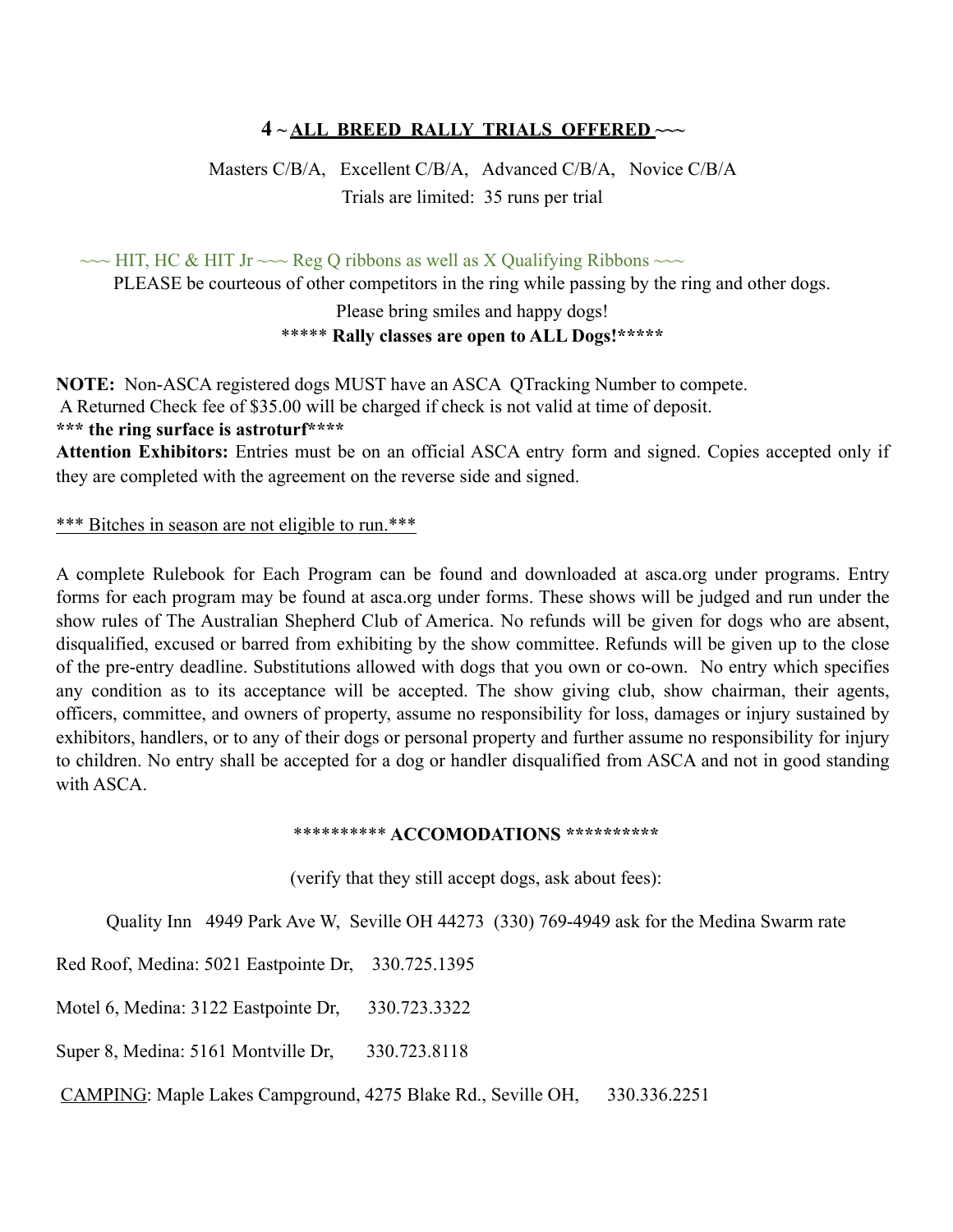**Emergency Veterinary hospital:** Metropolitan Veterinary Hospital, 1053 S. Cleveland Massillon Rd. Copley 330.666.2976

## **Medina SWARM building 257 Main St. Wadsworth, OH 44281**

## **The entrance to the building is on Pine St. –there is no entrance on Main St.**

Show Site will open at 8:00 AM and close promptly after the Show is completed

### **DIRECTIONS TO SITE:**

**From I-71**, exit SR 18. East on SR 18 to Ridge Rd (SR 94), right on Ridge Rd. Go South on SR94 through Wadsworth downtown. Several blocks later is 251 Main St, just past turn left onto Pine St. Enter through the first driveway on the left and go past the parking lot on the left and proceed to the large parking lot straight ahead. Do NOT park in smaller front lot or the paved lot, please only park in large back lot behind building.

**From I-77**, exit SR 18. West on SR 18 to Ridge Rd (SR 94), left on Ridge Rd. Go South on SR 94 through Wadsworth downtown. Several blocks later is 251 Main St, just past turn left onto Pine St. Enter through the first driveway on the left and go past the parking lot on the left and proceed to the large parking lot straight ahead. Do NOT park in smaller front lot or the paved lot, please only park in large back lot behind building.

If you put Pine St. Wadsworth in your GPS, you will find the entrance to the building because you enter from Pine St.

Co Chairs– Linn Stewart, lstewart1111@gmail.com Celia Flinn, cjfagility@yahoo.com

Secretary – Celia Flinn, cjfagility@yahoo.com

2431 Mansfield-Lucas Rd, Lucas, Oh 44843

Link to QTracker form:

www.asca.org/wp-content/uploads/2016/04/trackapp.pdf

Link to Rally entry form:

www.asca.org/wp-content/uploads/2016/04/rallyentryform.pdf

Entry and QTracker forms will also be available at the entry table.

## **Buckeye** ASCA Officers

Kathi Filar, President - riskygirls@gmail.com Shirley Novotnik, VP - sonryz@atlanticbb.net